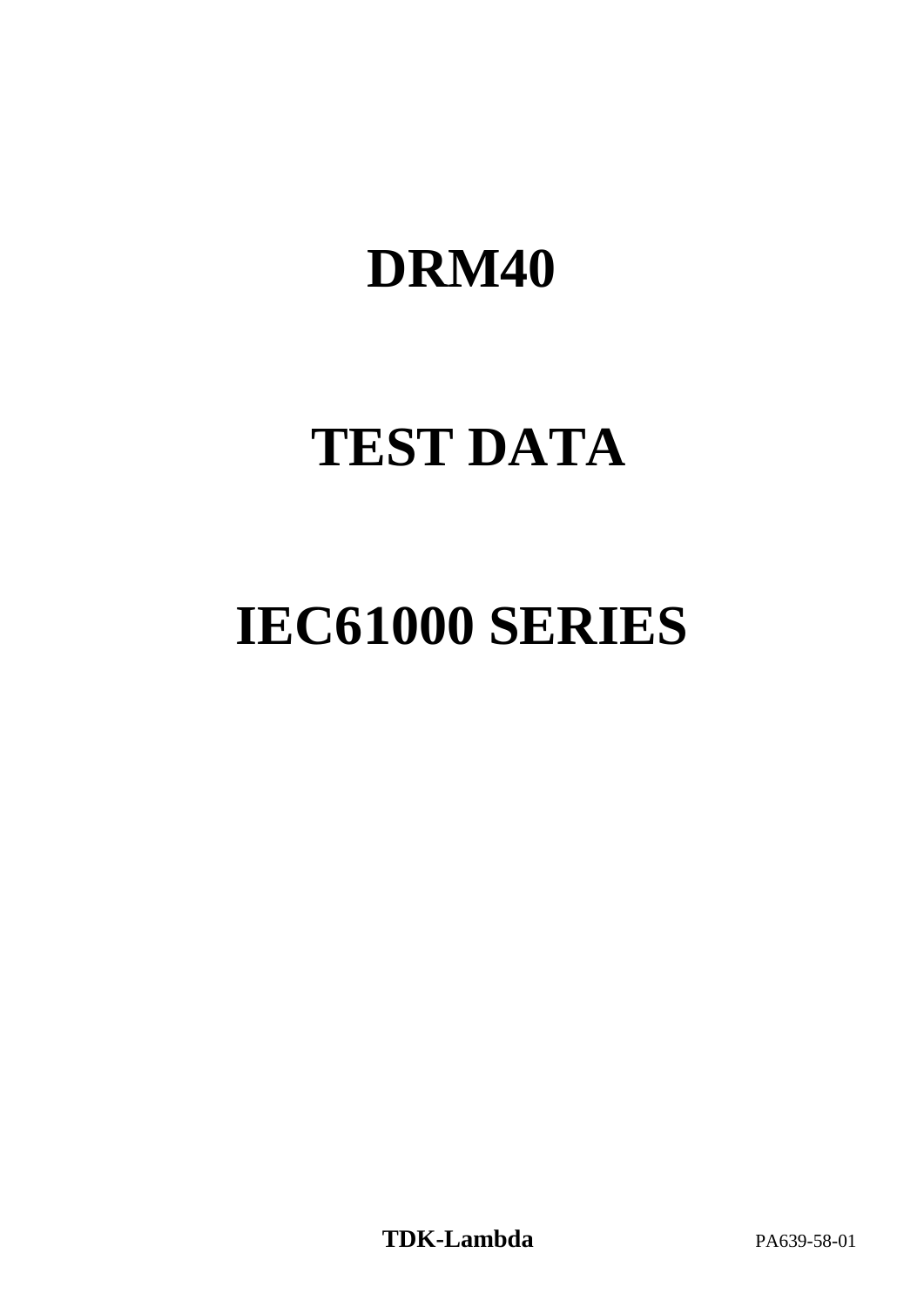# DRM40

# **INDEX**

| 1. |                                                                                         |
|----|-----------------------------------------------------------------------------------------|
| 2. | Radiated Radio-Frequency Electromagnetic Field Immunity Test                            |
|    |                                                                                         |
| 3. |                                                                                         |
| 4. |                                                                                         |
| 5. | Conducted Disturbances Induced by Radio-Frequency Field Immunity Test (IEC61000-4-6)R-5 |
| 6. |                                                                                         |

### Terminology used

| FG  Frame Ground |
|------------------|
|                  |
|                  |
|                  |
|                  |
|                  |
|                  |
| CN1 Connector 1  |
| CN2 Connector 2  |

\*Test results are reference data based on our standard measurement condition.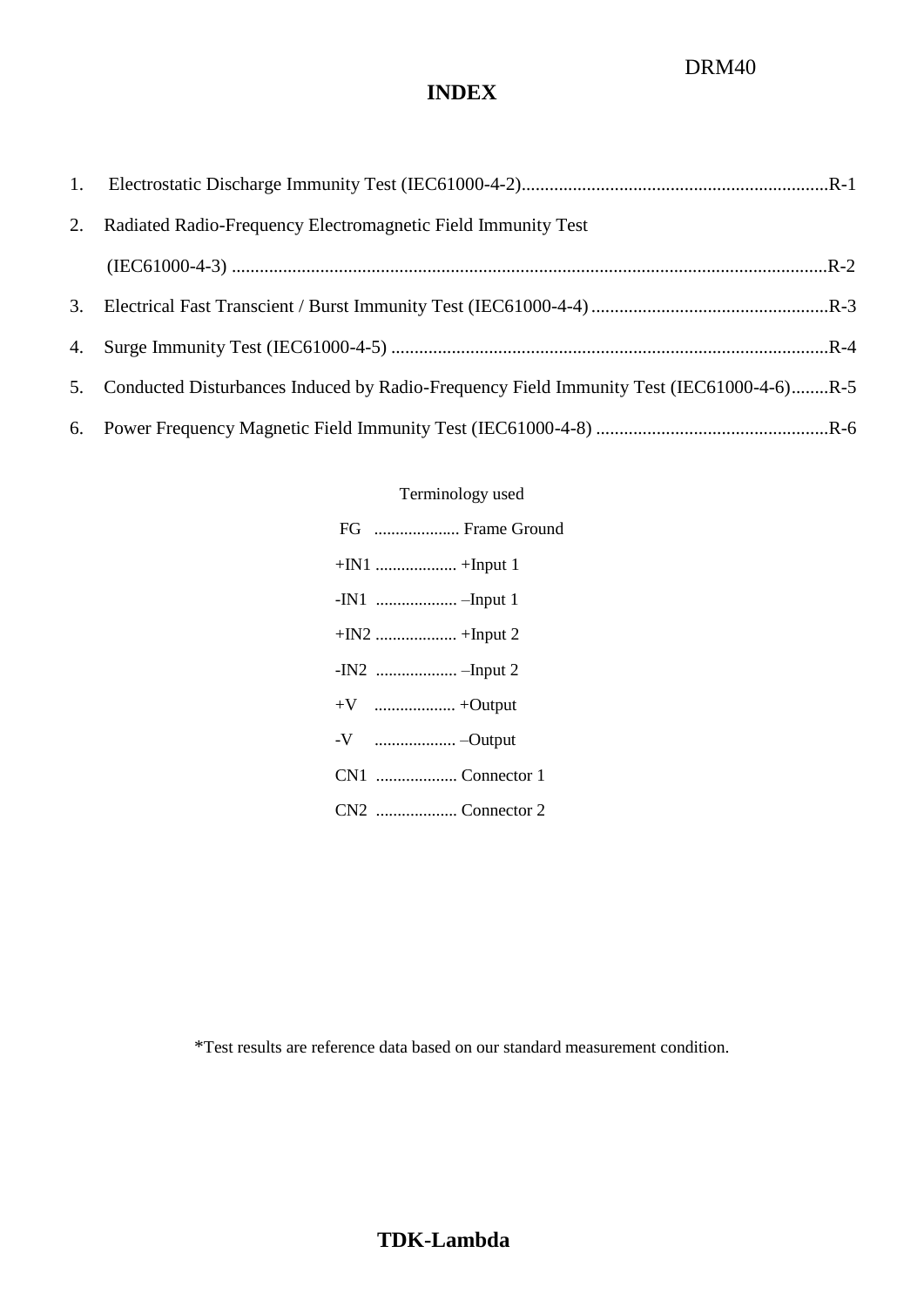### DRM40

#### <span id="page-2-0"></span>**1. Electrostatic Discharge Immunity Test (IEC61000-4-2)**

#### **MODEL : DRM40**

#### **(1) Equipment Used**

| Electrostatic Discharge Tester | : NSG $435$ (Schaffner) |                            |                |
|--------------------------------|-------------------------|----------------------------|----------------|
| Discharge Resistance           | : $330\Omega$           | Capacitor                  | : $150pF$      |
| (2) Test Conditions            |                         |                            |                |
| <b>Input Voltage</b>           | : 24VDC                 | <b>Output Voltage</b>      | : Rated        |
| <b>Output Voltage</b>          | :100%                   | Polarity                   | $: +$ , $-$    |
| Number of Test                 | $: 10 \times$           | <b>Ambient Temperature</b> | $:25^{\circ}C$ |
| Discharge Interval             | $\frac{1}{2}$ second    |                            |                |

#### **(3) Test Method and Device Test Point**

| <b>Contact Discharge</b> | : FG, Case Screw            |
|--------------------------|-----------------------------|
| Air Discharge            | : Input and Ouput Terminals |



#### **(4) Acceptable Conditions**

- 1. Output voltage regulation not to exceed +/- 5% of initial (before test) value during test.
- 2. Output voltage to be within regulation specification after the test.
- 3. Along with 1 and 2, no discharge of fire or smoke, as well as no output failure.

| Contact Discharge (kV) | DRM40       | Air Discharge (kV) | DRM <sub>40</sub> |
|------------------------|-------------|--------------------|-------------------|
|                        | <b>PASS</b> |                    | <b>PASS</b>       |
|                        | <b>PASS</b> |                    | <b>PASS</b>       |
|                        | <b>PASS</b> |                    | <b>PASS</b>       |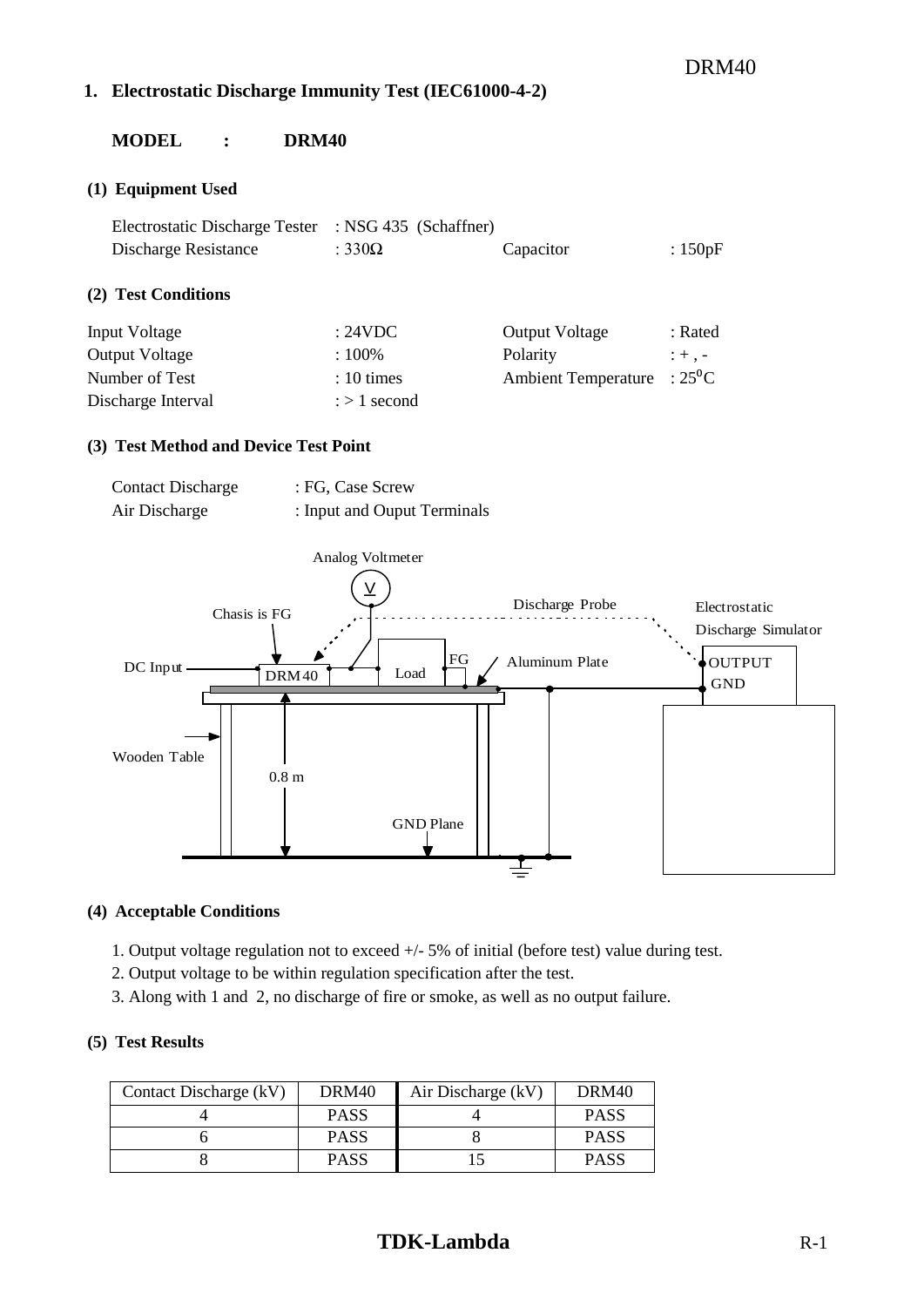### <span id="page-3-1"></span><span id="page-3-0"></span>**2. Radiated Radio-Frequency Electromagnetic Field Immunity Test (IEC61000-4-3)**

### **MODEL : DRM40**

#### **(1) Equipment Used**

| <b>Agilent Signal Generator</b>              | : E4332B               |
|----------------------------------------------|------------------------|
| <b>Toyo Corporation RF Selector</b>          | $:$ NS4900             |
| Schwarzbeck stacked Double Log.-Per. Antenna | : STLP 9128, STLP 9149 |
| <b>Boonton Power Amplifier</b>               | : CBA9413A             |
| Milmega Power Amplifer                       | : AS0827-230           |
| <b>Boonton Power Sensor</b>                  | : 51011-EMC            |
| <b>Boonton Power Meter</b>                   | : 4232A                |
| AR Field Probe                               | $E_{\text{F}}$ FL7006  |

#### **(2) Test Conditions**

| Input Voltage             | :24VDC                                  | <b>Output Voltage</b>                | : Rated                   |
|---------------------------|-----------------------------------------|--------------------------------------|---------------------------|
| <b>Output Current</b>     | $:100\%$                                | Ambient Temperature : $25^{\circ}$ C |                           |
| Electromagnetic Frequency | : $80MHz \sim 3000MHz$                  | Amplitude Modulated : 80%, 1kHz      |                           |
| Distance                  | : $3m$                                  | Wave angle                           | : Horizontal and Vertical |
| <b>Frequency Step</b>     | $: 1.0\%$                               |                                      |                           |
| <b>Test Angle</b>         | : Top, Bottom, Left, Right, Front, Back |                                      |                           |

#### **(3) Test Method and Device Test Point**



#### **(4) Acceptable Conditions**

- 1. Output voltage regulation not to exceed  $\pm 5\%$  of initial (before test) value during test.
- 2. Output voltage to be within regulation specification after the test.
- 3. Along with 1 and 2, no discharge of fire or smoke, as well as no output failure.

#### **(5) Test Results**

| Radiation Field Strength (V/m) | DRM40 |
|--------------------------------|-------|
|                                |       |

## **TDK-Lambda** R-2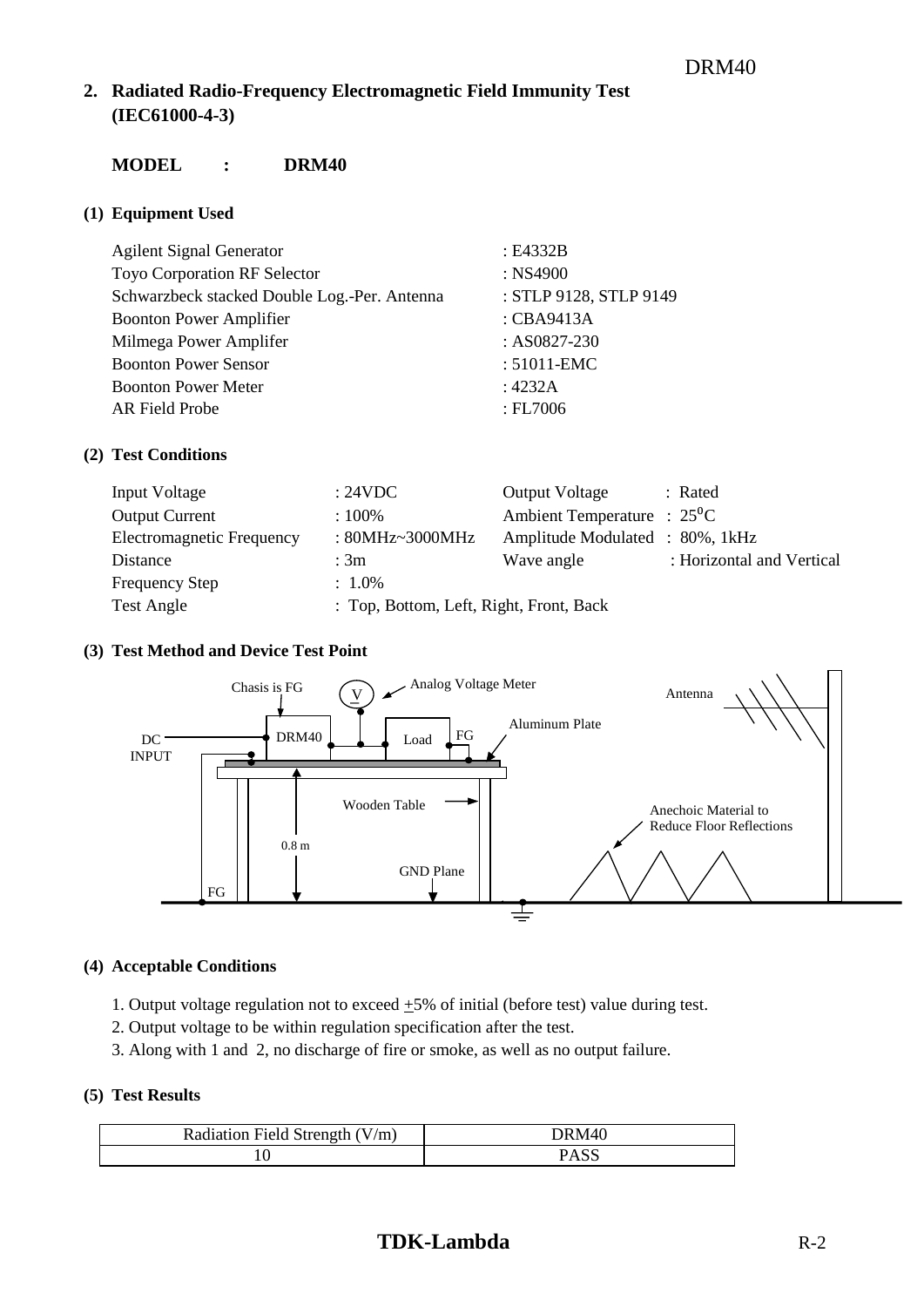#### <span id="page-4-0"></span>**3. Electrical Fast Transcient / Burst Immunity Test (IEC61000-4-4)**

#### **MODEL : DRM40**

#### **(1) Equipment Used**

| EFT/B Generator | EFT 6501 (SCHAFFNER)    |
|-----------------|-------------------------|
| DC source       | : GEN5000W (TDK-Lambda) |

#### **(2) Test Conditions**

| Input Voltage         | : 24VDC       | <b>Output Voltage</b>      | : Rated        |
|-----------------------|---------------|----------------------------|----------------|
| <b>Output Current</b> | $: 0\%$ , 10A | Polarity                   | $: + -$        |
| Number of Tests       | $: 3 \times$  | <b>Ambient Temperature</b> | $:25^{\circ}C$ |
| <b>Test Duration</b>  | $: 1$ minute  |                            |                |

#### **(3) Test Method and Device Test Point**

```
Apply to [ (+IN1)+(+IN2) , (-IN1)+(-IN2) , FG ] , [ (+IN1)+(+IN2) , (-IN1)+(-IN2) ] , 
[ (+IN1)+(+N2) ], [ (-IN1)+(-IN2) ], [ FG ]
```


#### **(4) Acceptable Conditions**

- 1. Output voltage regulation not exceed +/- 5% of initial (before test) value during test.
- 2. Output voltage to be within regulation specification after the test.
- 3. Along with 1 and 2, no discharge of fire or smoke, as well as no output failure.

| Test Voltage (kV) | <b>Repitition Rate (kHz)</b> | DRM40       |
|-------------------|------------------------------|-------------|
|                   |                              | <b>PASS</b> |
|                   |                              | <b>PASS</b> |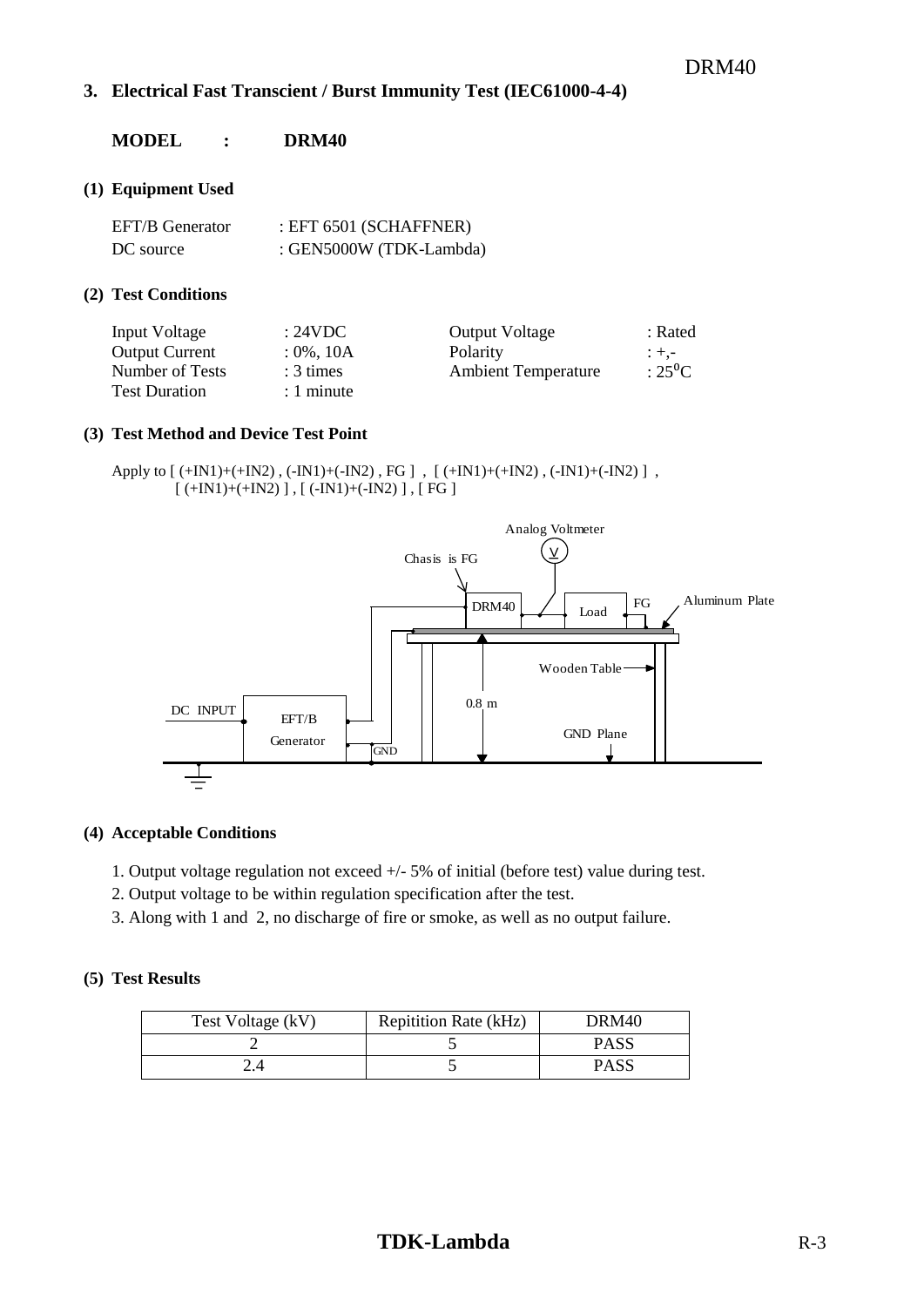#### <span id="page-5-0"></span>**4. Surge Immunity Test (IEC61000-4-5)**

### **MODEL : DRM40**

#### **(1) Equipment Used**

| <b>Surge Generator</b>                 | : SRG6501(SCHAFFNER) | DC source | : GEN5000W (TDK-Lambda)                |  |
|----------------------------------------|----------------------|-----------|----------------------------------------|--|
| Coupling Impedance : Common $12\Omega$ |                      |           | Coupling Capacitance : Common $9\mu$ F |  |
|                                        | Normal $2\Omega$     |           | Normal 18µF                            |  |

#### **(2) Test Conditions**

| Input Voltage         | : 24VDC       | <b>Output Voltage</b>      | : Rated          |
|-----------------------|---------------|----------------------------|------------------|
| <b>Output Current</b> | $: 0\%$ , 10A | Number of Test             | $: 5 \times$     |
| Polarity              | $: +. -$      | Mode                       | : Normal. Common |
|                       |               | <b>Ambient Temperature</b> | $: 25^{\circ}C$  |

#### **(3) Test Method and Device Test Point**

Apply to Input terminals : Normal mode [+IN1,-IN1], [+IN2,-IN2] and Common mode [ +IN1,FG] , [-IN1,FG] , [+IN2,FG] , [-IN2,FG] Output terminals : Normal mode  $[+V,-V]$  and Common mode  $[+V,FG]$ ,  $[-V,FG]$ 

DC OK 1 & 2 (Signal) : Common mode [ CN1, FG ], [ CN2, FG ]



#### **(4) Acceptable Conditions**

1. Output voltage regulation not to exceed +/- 5% of initial (before test) value during test.

- 2. Output voltage to be within regulation specification after the test.
- 3. Along with 1 and 2, no discharge of fire or smoke, as well as no output failure.

#### **(5) Test Results**

Surge (Input Connector)

| Test Voltage (kV) | DRM40       | Test Voltage (kV) | DRM <sub>40</sub> |
|-------------------|-------------|-------------------|-------------------|
| Normal            |             | Common            |                   |
| 0.5               | <b>PASS</b> |                   | <b>PASS</b>       |
| 0.6               | <b>PASS</b> |                   | <b>PASS</b>       |

| Test Voltage (kV) | DRM40       | Test Voltage (kV) | DRM <sub>40</sub> |
|-------------------|-------------|-------------------|-------------------|
| Normal            |             | Common            |                   |
| 0.5               | <b>PASS</b> |                   | <b>PASS</b>       |
| 0.6               | <b>PASS</b> | ി                 | <b>PASS</b>       |

#### Surge (Output Connector) Signal Surge (DC-OK Connector)

| Test Voltage (kV) | DRM <sub>40</sub> |
|-------------------|-------------------|
| Common            |                   |
| 0.5               | <b>PASS</b>       |
| በ 6               | <b>PASS</b>       |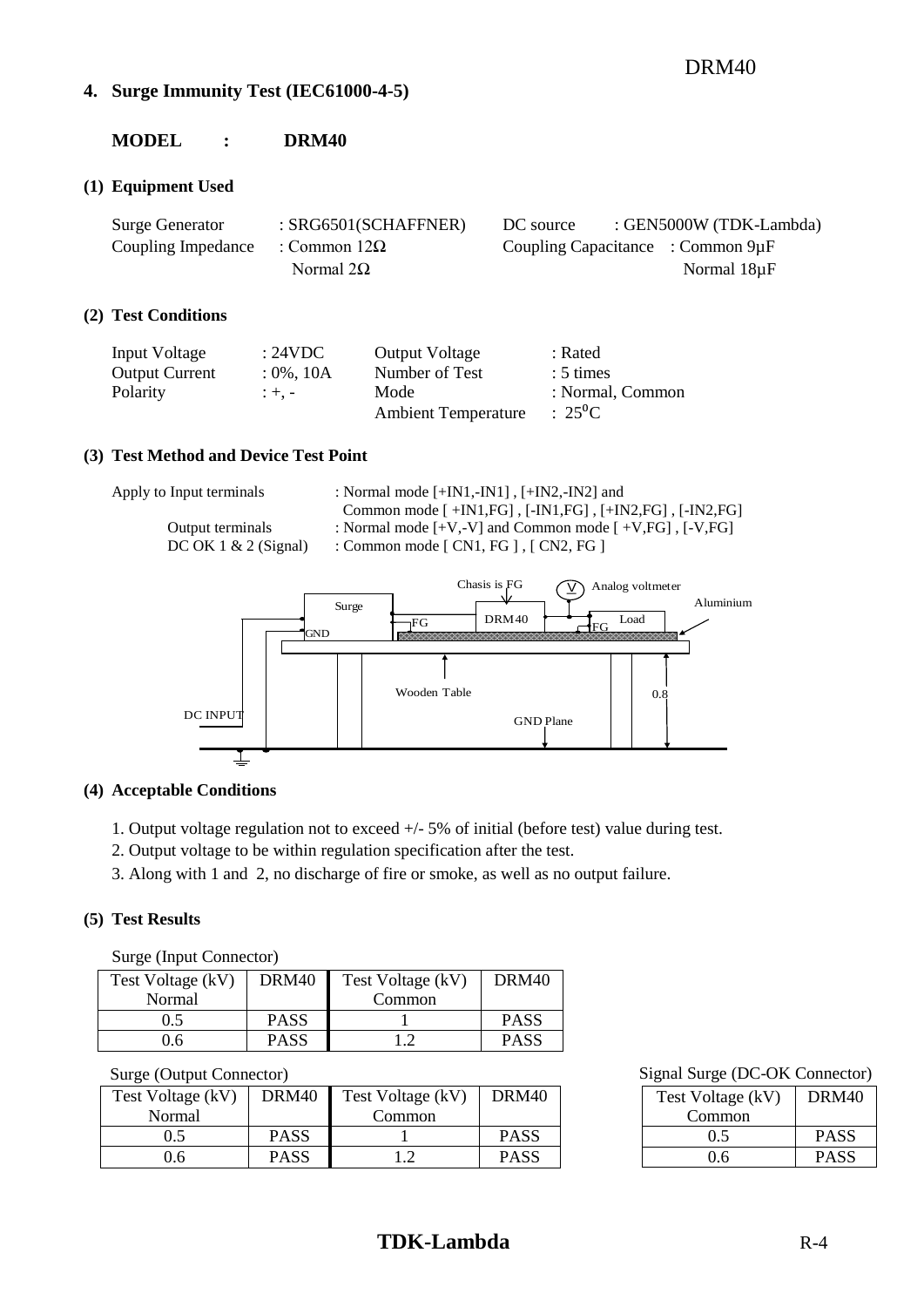# <span id="page-6-0"></span>**5. Conducted Disturbances Induced by Radio-Frequency Field Immunity Test (IEC61000-4-6) MODEL : DRM40**

#### **(1) Equipment Used**

| <b>Schloder Immunity Test System</b>         | $\therefore$ CDG 6000 |
|----------------------------------------------|-----------------------|
| <b>Teseq Coupling and Decoupling Network</b> | : M016                |

#### **(2) Test Conditions**

| Input Voltage             | : 24VDC               | Output Voltage                       | : Rated |
|---------------------------|-----------------------|--------------------------------------|---------|
| <b>Output Current</b>     | $:100\%$              | Ambient Temperature : $25^{\circ}$ C |         |
| Electromagnetic Frequency | : $150kHz \sim 80MHz$ | <b>Frequency Step</b>                | $:1\%$  |

#### **(3) Test Method and Device Test Point**



#### **(4) Acceptable Conditions**

- 1. Output voltage regulation not to exceed  $\pm 5\%$  of initial (before test) value during test.
- 2. Output voltage to be within regulation specification after the test.
- 3. Along with 1 and 2, no discharge of fire or smoke, as well as no output failure.

| Test Voltage (V) | DRM40 |
|------------------|-------|
|                  | PASS  |